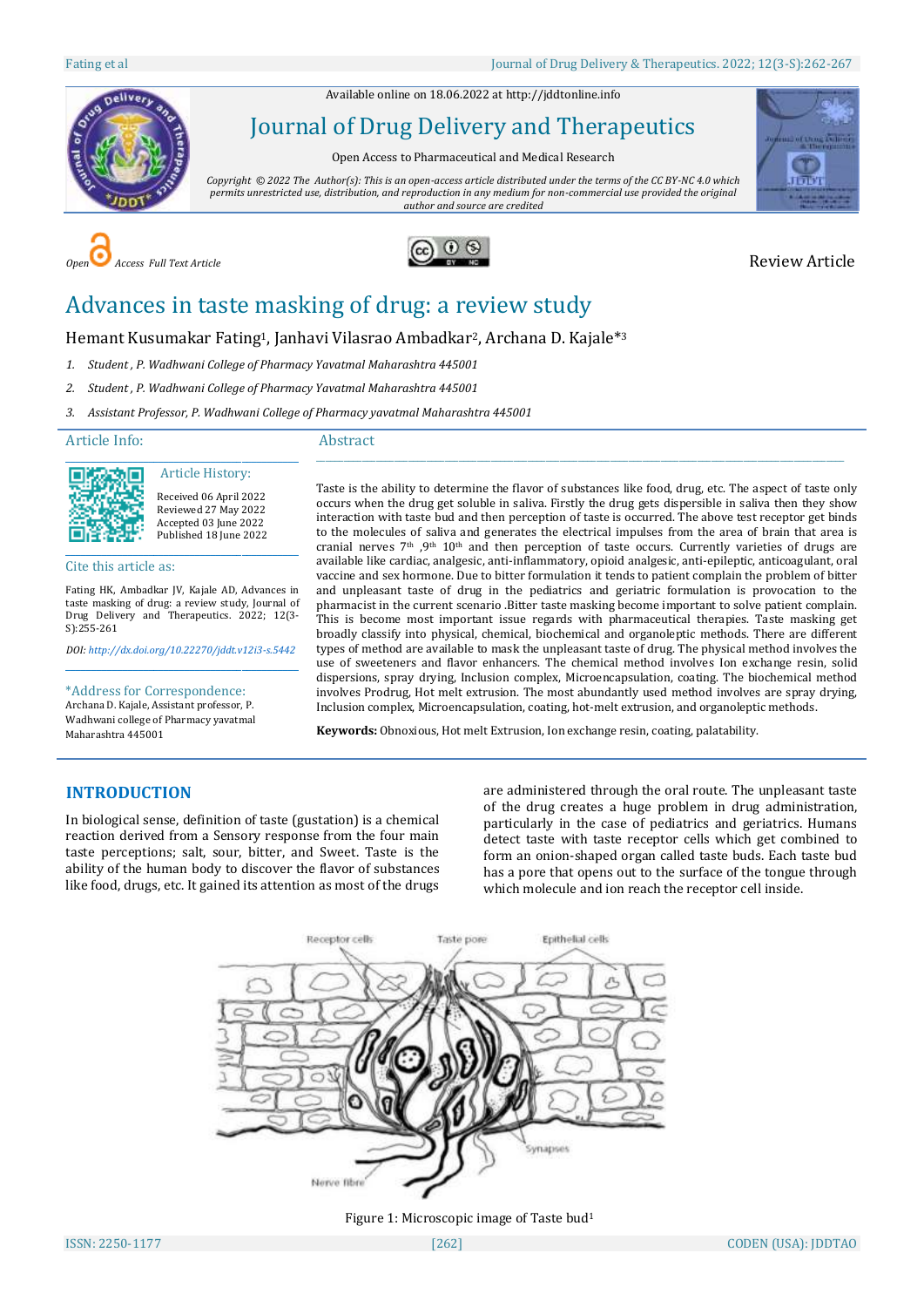There are about 10000 taste bud in human and in foetus condition 50 -100 taste bud present in single cell. Taste cell receptors are transmembrane proteins that bind to the molecule and ion giving rise to four primary sensations of taste. The sensitive nerves ending present over taste bud produce and pass on electrical instinct to the brain. once the substances are dissolved in salt solubilized and commune with taste bud and perception of taste occurs. Oral administration of medicine is Convenient and economical. Several oral pharmaceutical preparations countless food, and beverage product, and bulking agent have annoying, tart-tasting components. So pharmaceutical formulation with pleasant taste is more preferential today to compete with over a competitor's products and its provide better therapeutic values for patient and business also. Some properties are followed by ideal taste masking process and formulation

- 1.) Few equipment and processing step is required.
- 2.) Least usage of different excipients for formulation.
- 3.) No inauspicious effect on the bioavailability of the drug.
- 4.) Economical and easily available excipient must be in use
- 5.) Manufacturing cost should be minimal
- 6.) required excipient having the safety of high margins.
- 7.) Perform formulation at room temperature.
- 8.) Easy and expeditious to prepare

The fifth independent taste unani, recently discover the monosodium glutamate present in seaweed and disodium insoniate in fish and meant. The taste receptor binds to the molecule by saliva and transmits electrical instinct by the 7th, 9th, and 10th cranial nerves to the area of the brain which participates in detection of taste. <sup>1</sup>

#### **Need of taste masking**

- One of the important character of good oral form is pleasant taste. Significant development has been attained in the taste-masked formulation over the past decades.
- use of a proven method for inhibition and bitterness deduction has resulted in improved palatability of these preparations.
- The active ingredient of numerous pharmaceuticals is bitter. now a day most of the drugs that may be analgesic, cardiac, anti-inflammatory, diuretic, opioid analgesic, antiepileptic, anticoagulant, oral vaccines, and sex hormones are bitter-like.
- The challenge of the obnoxious and disgruntled taste of drugs in the geriatric and pediatric formulation is a huge trouble for pharmacist in the current scene. Bitter tastemasking becomes essential to ensure patient compliance. <sup>2</sup>
- A central challenge of administrating medicine to children is a "matter of taste" drugs by their very nature, often taste unpleasant, with bitter taste a primary culprit. 95% of pediatricians describes that the greatest barrier to completing treatment are playability and drug taste.
- The medicine has the potential to be poisonous when consumed in enough quantity as numbers of drugs interrupt with physiological process with in cell. The bitter taste is thought to have been involved as a biggest barrier against consumed poisonous substances; this thing explains the bitter taste of the drug.
- The basic biology of the pediatrics, as reviewed here, explain the reason adults and Children reject the bittertasting drug. Bitter compounds are very efficacious in preventing pediatric poisoning when synergized with different preventive excipients, such as child-resistant closure. Sweet taste is very loved by our species it was

#### Fating et al Journal of Drug Delivery & Therapeutics. 2022; 12(3-S):262-267

found out in a survey of the taste preference of humans of all age categories. <sup>3</sup>

• Hence effort is directed to make the preparation sweet to a different degree for controlling the taste qualities. <sup>4</sup>

#### **Advantage of taste masking**

- For the pediatric population, pediatricians have reported obnoxious taste as the biggest barrier in the treatment. <sup>5</sup> Unless the active ingredient does not have any unpleasant taste or must be pleasant tasting thus this barrier can be braked by using certain taste-masking techniques.
- The industry will continue to see improvement and development in taste masking of dosage form for the geriatric and pediatric patient population. It is need of present world hence it will give large amounts of employment for people in this field who will work just to cover the taste of bitter drug thus makes it more palatable

#### **The disadvantage of taste masking**

• In some case adding a flavor or sweetener is a sample in others, applying some type of barrier membrane is used. Taste masker that seizes the API from taste receptors may recently fully affect PK, leading to efficacious taste-masking but leading to a decrease in bioavailability.

• Destitute correlation of in vitro taste models frequently results in playability and sub-optimal taste masking. There is also increasing regulatory pressure to decrease the number of excipient usage in pediatric formulation, leading to the bioavailability of lack of regulatory clarity and fewer on how specifically to approach pediatric formulation. Advancement "rather than ascribing a defined process for the most part, agencies have adopted an approach of 'proposed and justify'.

•babies to teenagers are all the parts of the pediatric community, each with its demand. Full filling this requirement will be required a huge amount of time and money for its research and testing.

• due to progressive loss of taste masking efficiency upon storage in the liquid from polymer coating appears less effective for the oral liquid dosage form such as suspension. <sup>6</sup>

#### **Method of taste Masking**

There are different kinds of methods used for taste masking of drug. This is an problem of increasing importance in the area of patient palatability with drug therapy recommendations. This method of masking of taste can be divided into large parts into physical-chemical biochemical and organoleptic methods. various methods are available to disguise the unnecessary taste of medicine. Some of them are as shown below. <sup>4</sup>

- 1. Conventional method
	- 1. Use of flavor enhancer
	- 2. Uses of sweetener
- 2. Recent method
	- 1. Granulation
	- 2. Prodrug
	- 3. Ion exchange resin
	- 4. Solid dispersions
	- 5. Organoleptic method
	- 6. Hot melt Extrusion
	- 7. Spray drying
	- 8. Inclusion complex
	- 9. Microencapsulation
	- 10. Coating.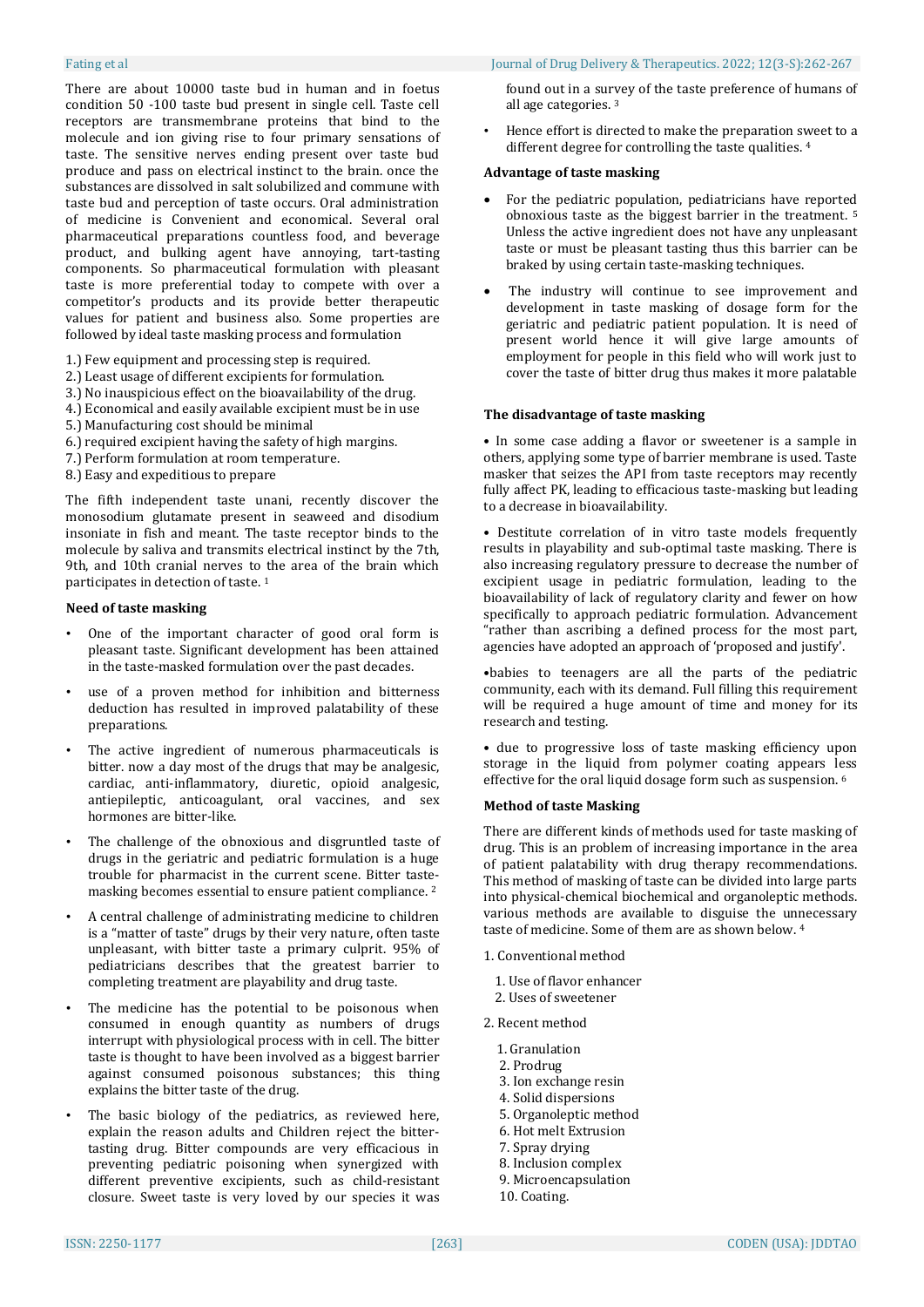#### Fating et al Journal of Drug Delivery & Therapeutics. 2022; 12(3-S):262-267

#### **Use of sweetener**

Sweeteners are frequently utilized in pharmaceutical formulation for a variety of purposes (eg, diluents in tablet) in combination to their critical role in taste masking nutritive sweetener, polyols, and hydrogenated starch hydrolysates, and high-intensity sweetener are three types. They have different organoleptic and functional qualities as no specific individual sweetener is suitable for everyone. This this can be overcome by using a mixture of sweeteners that lower the ingestion rate of a specific sweetener. Example saccharin is 500 times sweeter than sucrose but can be Carcinogenic Aspartame. <sup>7</sup>

### **Use of flavors enhancer**

- The material used for taste masking is frequently categorized based on the basic flavor that is hidden. Natural and manmade sources of flavoring and perfuming agents are available.
- Some example of natural products are distilled fraction of fruit juice, aromatic oils such as peppermint and lemon oil ,herbs species. They are accessible as concerned extracts, alcoholic, aqueous solutions, and other forms.
- By adding some traditional material like alkaline earth oxide ,alkaline earth hydroxide has proved effective for masking the bitter nature of chemical.<sup>8</sup>
- Natural flavors are the most common type of taste found in food and pharmaceutical products. They are however being phased out in the flavor of synthetic flavor due to numerous drawbacks, including unpredictability in standard due to natural origin, unreliability, expense, and reachability.

### **Granulation**

- Granulation is a flavor masking method that is less expensive, quick, and scalable. To conceal the taste of bitter medicine, polymer, flavor, and waxes have been utilized as granulating agents.
- Liquid having low melting point waxes such as glycerol palmitosterate, glyceryl behenate and hydrogenated castor oil are used.
- The practical coating may be incomplete during granulation. Swelling of the matrix, on the other hand, can reduce the diffusion of the bitter active. As a result, when compared to non-swellable polymer, a swellable polymer can provide greater taste masking in granulation. <sup>6</sup>
- It's a common procedure in the manufacturing of tablet dosage forms. As a binding agent, several saliva insoluble polymers are utilized. The taste of granules made of these polymers is muted because they are less solubilized in saliva. The productive surface area of the bitter chemical that contacts the tounge during oral consumption is reduced by granulation. <sup>9</sup>
- Taste masked granules made from saliva insoluble polymer cab be made into a variety of tablet dosage forms, including chewable and rapidly dissolving tablets. To produce the taste masking liquid and waxes of low melting point such as glycerol palmitate stearate, glyceryl behenate, and hydrogenated castor oil is typically utilized in process of granulation. 10

#### **Prodrug**

They are therapeutic compounds that are indolent moieties but release pharmaceutically active parent metabolic after biotransformation. The degree of bitter taste reaction of the taste receptor.

- Substrate adsorption constant can be altered by modifying the parent molecule chemical configuration.
- When opioid analgesic and antagonist were delivered as prodrug tasteless /bitterness prodrug was created for enhancing buccal distribution, bioavailability was improved without obvious side effect. <sup>1</sup>

### **Ion Exchange Resin**

- Ion exchange resin (IERs) are polymers having a cationic and anionic functional group that has a high molecular weight. A copolymer of styrene and divinylbenzene is the most commonly used polymeric network.
- Drugs can be bonded to the resin through repeated exposure to the drug in a chromate graph column or extended touch with the solution of drug. Drugs bind to the oppositely charged substrate of resin, generating insoluble adsorbates or resonance by weak ionic interaction, preventing the drug–resin complex from dissociating under salivary pH conditions. <sup>6</sup>

In ion-exchange resin is divided into four categories.

IERs has been intensively investigated in the evolution of novel drug delivery system and other medical application over the last few years. For immediate releases and peroral administration, several ion exchange resin preparations have been devolved for the goal of long-term release.

Ion exchange resins have been shown in many investigations to be equally suitable for drug delivery technology. <sup>11</sup>

### **Solid Dispersion**

- Specific interaction between weakly soluble pharmaceutical and hydrophilic polymer can improve the drug solubility, conversely, specific interaction between the drug and hydrophobic polymer can reduce the drug solubility.
- A large number of recipients are required in this method. <sup>4</sup>
- Natural polymers like shellac and zein as well as an enteric polymer like acrylic acid polymer derivative and phthalate are the ideal alternative for creating taste-masked solid dispersion.

#### **Taste techniques on an industrial scale**

The taste-masking technique is frequently used in conjunction with formulation technologies. In a nutshell, they must be compatible with one another. Coated particles created from the fluid-bed coating, for example, should be capable to hold out against the compression process employed in the fabrication of the final dosage form. The organoleptic method is one of the most often utilized industrial taste-masking methods. Organoleptic approaches, polymer coating, hot-melt extrusion, microencapsulation, complexation, and spray drying are some of the most regularly utilized industrial tastemasking techniques. <sup>12</sup>

#### **Organoleptic methods**

- This is the most straightforward way to hide your taste. To disguise the disagreeable taste of low to moderate bitter actives, a aggregate of sweeteners and flavors is used.
- To improve the mouthfeel, effervescent substances can also be added. A bitterness blocking agent may be included in some preparations to disguise the tart taste.
- The addition of sodium chloride to a formulation to conceal bitterness has also been discovered, as in the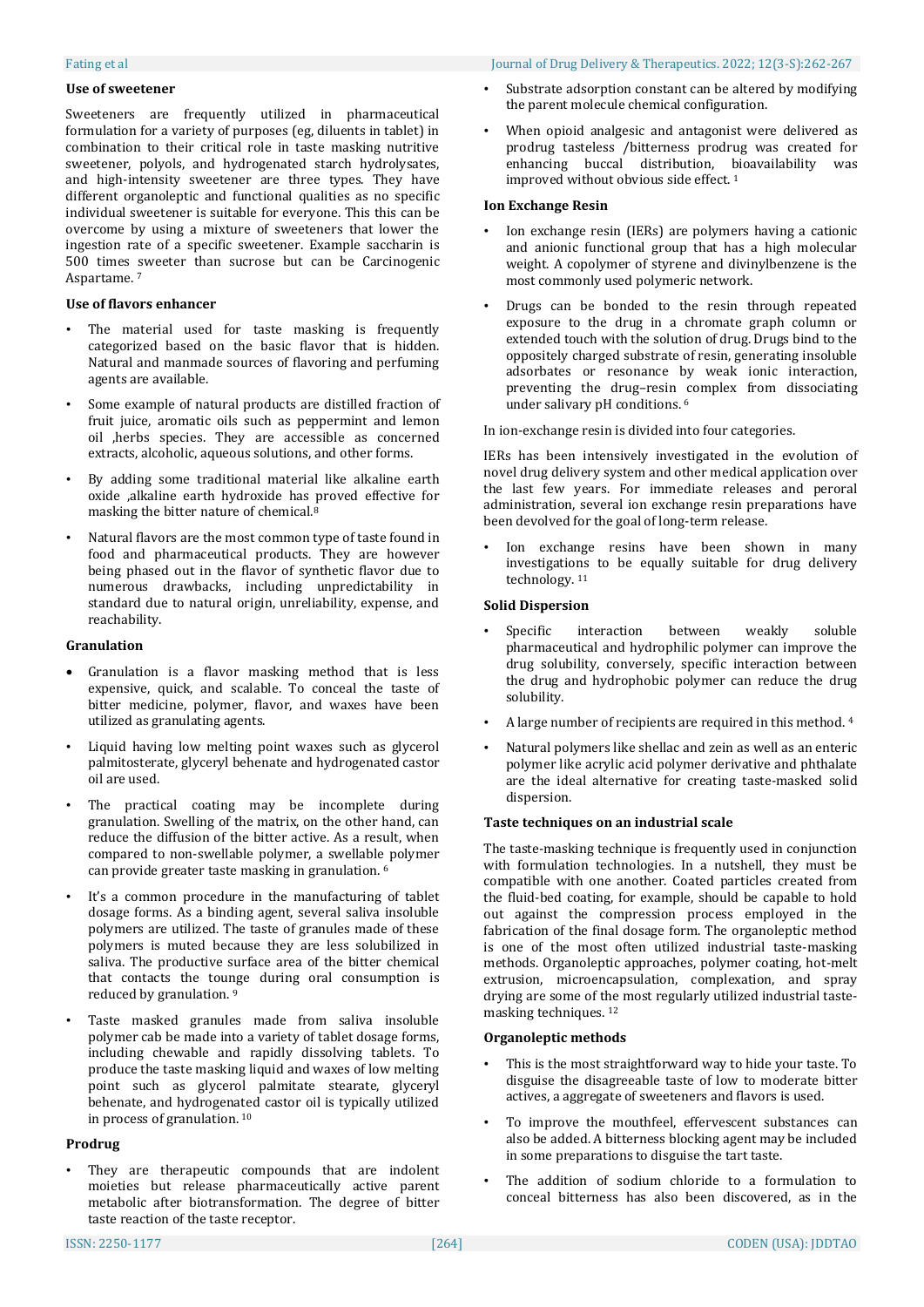manufacturing of pioglitazone hydrochloride orally disintegrating tablets. <sup>13</sup>

#### **Hot-melt extrusion**

- Hot-melt extrusion (HME) is a novel approach to mask the drug also having several disadvantages, including no organic solvent in the process, fewer processing stages, continuous operations, and scale-up potential.
- The bitter active is combined with other substances in dry conditions to disguise the taste.
- A hopper holds the mixture, which is then transported, combined, and melted by an extruder.
- To make the taste-masked extrudates, the components go through a heating procedure with a lot of mixing. It is then micronized to make taste-masked granules which are then added to an appropriate dosage form. <sup>13</sup>

#### **Spray drying**

- By using a physical barrier coating spray drying is an alternative method to taste masking..
- The bitter medication is eighter dissolved or dispersed in a suitable solvent with a polymer, then spray dried.
- Three steps are commonly involved in the procedure:
- 1. Atomization of feed into a spray
- 2. Before drying spray air.
- 3. estrangement of dried product from the air
- Spray drying has several advantages, including
- a) A shorter processing time as it is a one-step process.
- b) The capacity to level up.
- $c)$  A broad range of solvent and polymer options.  $10$

#### **Inclusion complex**

•

In the formulation of inclusion complex , the drug molecules get trap into cavity of complexing agent I.e host cell forming a stable complex. <sup>14</sup>

# Fating et al Journal of Drug Delivery & Therapeutics. 2022; 12(3-S):262-267

- The complexing agent can disguise the medicine's bitter taste by lowering its oral solubility after consumption or reducing the number of drug particles exposed to taste buds, hence lessening the bitter taste perception.
- By adding Gymnema Sylvestre, a tart and astringent tasting sweetener for diabetic control, with b-cyclodextrin, the disagreeable taste of medication can be disguised. <sup>2</sup>

#### **Microencapsulation**

- In this process, there is a coating of polymeric material on the active moiety.
- The flavor of bitter drug particles can be concealed by coating the drug particles, which established a physical obstacle between the drug and taste buds. Microencapsulation has a polymeric skin or wall that surrounds a core. <sup>15</sup> Microencapsulation comes in a variety of forms, such as:
- 1. Coating for air suspension.
- 2. Separation of coacervation phase.
- 3. Drying using a spray gun.
- 4. Evaporation of solvent.
- 5. Coating the pan.
- 6. Polymerization at the interface. <sup>8</sup>

#### **Coating**

- The number of coating layers, the kind of coating substance, the coating material, and the coating solvents system is all used to classify coatings.
- To accomplish flavor masking via aqueous or organicbased coating method, hydrophobic polymers, lipids, sweeteners, and hydrophilic polymer can be employed as coating materials, eighter alone or in combination, as a single or layered coat. <sup>16</sup>
- However, this approach may be ineffective for the oral liquid dosage forms such as suspension because of gradual decrease of taste masking efficiency upon storage in a liquid dosage form.
- This method can provide an effective taste-masked suspension over a long prolonged storage time. <sup>6</sup>



Figure 2: Coating <sup>1</sup>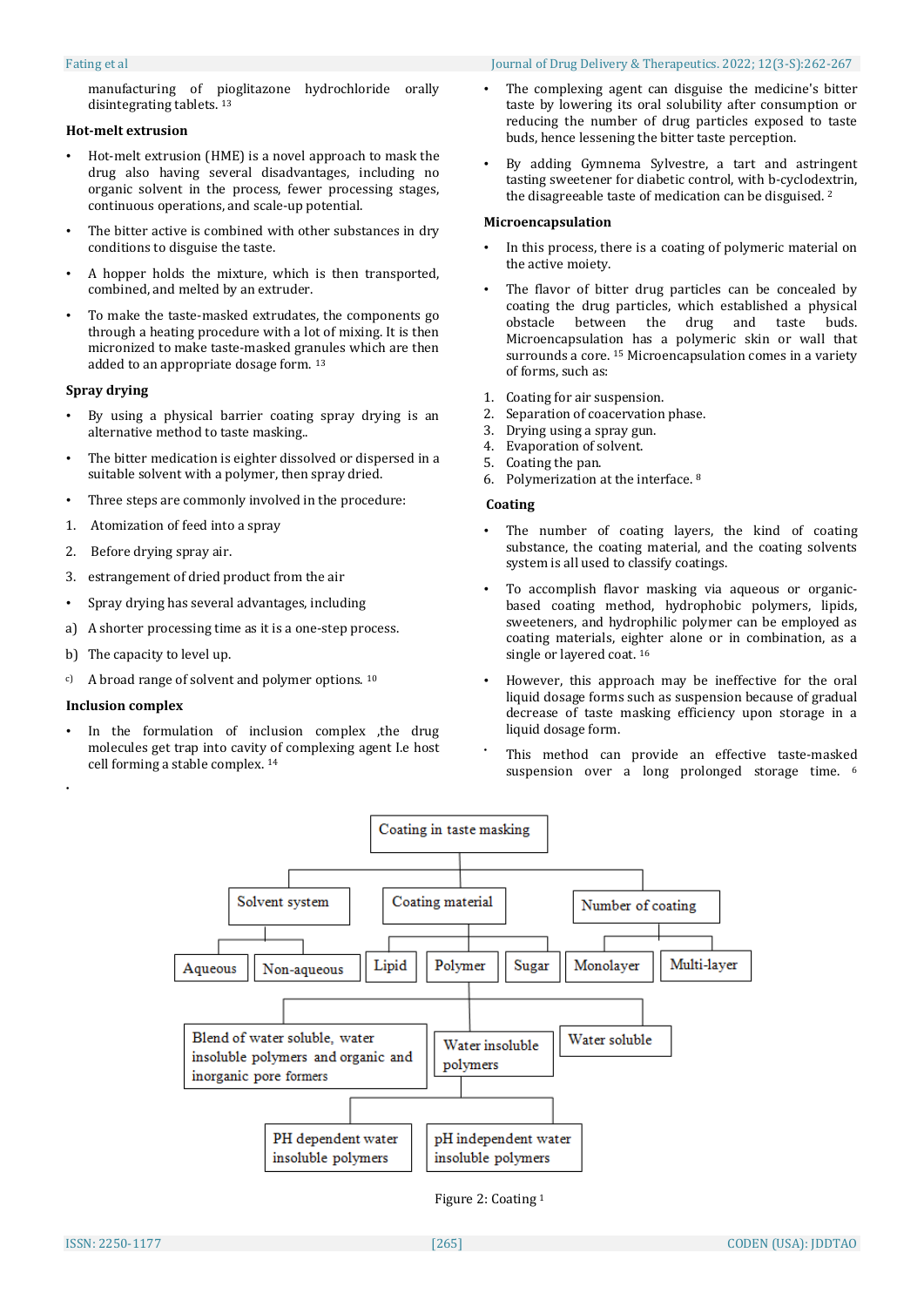#### Fating et al Journal of Drug Delivery & Therapeutics. 2022; 12(3-S):262-267

**Techniques employed for taste masking of different dosage forms**

- **Tablets:-**
- The flavor of most tablets can be effectively concealed by using an inert polymer covering that prevents the medication ingredient from connecting with the taste buds.
- Nonetheless, various professionals have attempted to examine and discover the usage of modern elements in poor flavor abatement and excellent taste improvement on numerous occasions. <sup>17</sup>
- **Granules/Powders:-**
- Sachets sprinkle capsules, and powders for reconstituting as liquid account for a large portion of the pediatric and geriatric market.
- The importance of the topic is demonstrated by a huge number of patients on the subject. The procedure entails covering the drug cores with many aqueous copolymer dispersions layers.
- The invention's granules could be utilized to make chewable tablets with high palatability and bioavailability.
- **Liquids:-**
- Because the bulk of pediatric medicines is syrups and suspensions, they pose a significant problem in flavor masking. However, the aforementioned methods have also been employed to enhance the liquid taste, and a few patents in the area are worth highlighting.
- Meyer et al. employed prolamine as a single coating at a weight ratio of 5%-100% relative to the active compound being coated, resulting in a liquid solution that sucessfully concealed the taste of extremely bitter orally delivered medicines.
- The active substance's initial bioavailability is unaffected by the prolamine coating. antibiotics, vitamins, dietary fiber, analgesics, enzymes, and hormones can be effectively coated by prolamine coating.

### **Method of evaluation of taste masking effect**

- Sensory analysis has long been used to characterize flavors, smells, and scents in industrialized countries. In the past, experts offered subjective data on the composition of one product compared to another to formulation scientists.
- Nowadays, the sensory analysis incorporates both objective and subjective or hedonic methodologies. Sotakagi et al. developed a multichannel taste sensor with varied properties that can identify flavor in a way that is similar to human gustatory sensibility.
- Taste information is covered into patterns made up of electrical signals from the receptor's membrane potential. It was claimed that utilizing a multichannel taste sensor, the bitterness suppression of Quinine and a pharmacological ingredient by sugar could be detected. <sup>18</sup>
- It is anticipated that the current method will give several automated methods for determining the strength of a drug ingredient. The rate of release of medicine from the microsphere can be used to access the taste-masking effect of coated microspheres.
- The drug release rate can be used as a measure of the degree of taste masking accomplished when analyzing the flavor masking effect of ion exchange resin.
- A trained flavor profile panel and the time-intensity approach, in which a sample comparable to a regular dose was retained in the mouth for 10 seconds are two more methods the level of bitterness is immediately recorded and assigned value ranges from 0-319.
- Continuous Multipurpose Melt (CMT) Technology and Wet Spherical Agglomeration (WSA) Technique to hide the bitter taste of enoxacin, a novel microencapsulation procedure was combined with the wet spherical agglomeration (WSA) technology.
- The continuous granulation and coating of pharmacologically active compounds were established using the CMT approach. <sup>5</sup>

# **CONCLUSION**

There is a variety of technologies that can disguise the unpleasant taste of medication but they must be used with care so that the pharmacokinetics of the drug is not harmed. These approch, combined with proper assesment of the taste masking effect, can significantly improve product preferences. New technologies for effective taste masking are also discussed in the review. With the use of these strategies, one can significantly enhance the product preference the flavor hide the fact that the medication was being delivered. For the quality of care delivered to patients, particularly children, and adolescents, research is becoming increasingly important. All these procedures vary in their applicability from drug to drug and are dependent on the type of dosage form required. The universal inhibitor of all bitter taste compounds that do not influence other taste modalities such as sweetness would be the ultimate solution to bitterness reduction or inhibition. However, no single ingredient has yet been discovered that functions as a universal bitter taste inhibitor.

# **REFERENCES**

- 1. Wadhwa J, Puri S. Taste Masking: A Novel Approch For Bitter And Obnoxious Drugs. 1(1):15.
- 2. Sohi H, Sultana Y, Khar RK. Taste Masking Technologies in Oral Pharmaceuticals: Recent Developments and Approaches. Drug Dev Ind Pharm. 2004 Jan; 30(5):429-48. <https://doi.org/10.1081/DDC-120037477>
- 3. Wagh VD, Ghadlinge SV. Taste Masking Methods and Techniques in Oral Pharmaceuticals: Current Perspectives. J Pharm Res. 2009;(6):6.
- 4. Kumar RS, Kiran AS. Taste masking Technologies: A Boon for Oral Administration of Drugs. J Drug Deliy. : 5.
- 5. Kumar KPS, Bhowmik D, Deb L, Yadav A, Dutta AS. Recent Trends In Taste Masking Of Bitter Drugs. 2012; 1(1):10.
- 6. Ayenew Z, Puri V, Kumar L, Bansal A. Trends in Pharmaceutical Taste Masking Technologies: A Patent Review. Recent Pat Drug Deliv Formul. 2009 Jan 1; 3(1):26-39. <https://doi.org/10.2174/187221109787158364>
- 7. Zheng X, Wu F, Hong Y, Shen L, Lin X, Feng Y. Developments in Taste-Masking Techniques for Traditional Chinese Medicines. Pharmaceutics. 2018 Sep 12; 10(3):157. <https://doi.org/10.3390/pharmaceutics10030157>
- 8. Vummaneni V, Nagpal D. Taste Masking Technologies: An Overview and Recent Updates. 3:15.
- 9. Mennella JA, Spector AC, Reed DR, Coldwell SE. The Bad Taste of Medicines: Overview of Basic Research on Bitter Taste. Clin Ther. 2013 Aug; 35(8):1225-46. <https://doi.org/10.1016/j.clinthera.2013.06.007>
- 10. Bora D, Borude P, Bhise K. Taste Masking by Spray-Drying Technique. AAPS PharmSciTech. 2008 Dec; 9(4):1159-64. <https://doi.org/10.1208/s12249-008-9154-5>